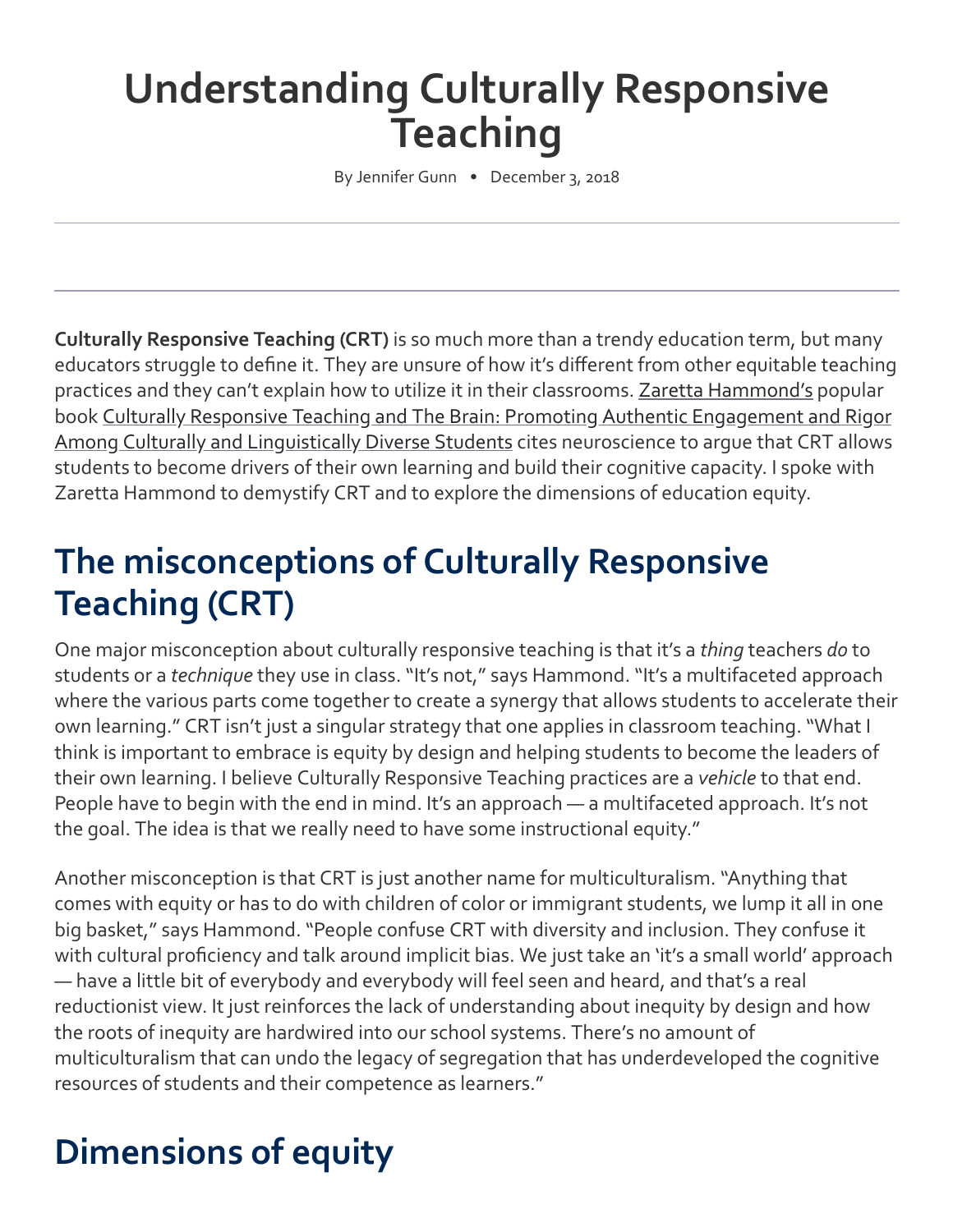Equity in education encompasses a multitude of practices, beliefs, theories, attitudes, shifts, and structures that overlap, but are often used interchangeably when they are, in fact, quite different.

In Hammond's [3 Dimensions of Equity](https://tamresource.weebly.com/uploads/3/9/8/3/39835565/dimensions_of_equity.pdf) she states that there are three different aspects to focus on:

- 1. Multicultural education
- 2. Social justice education
- 3. Culturally responsive pedagogy

"Only Culturally Responsive Teaching is focused on the cognitive development of underserved students. Multicultural and social justice education have more of a supporting role in CRT," Hammond says.

#### **Multicultural education**

Multicultural education is the incorporation and celebration of diversity in schools. This can include [reading more diverse texts](https://education.cu-portland.edu/blog/classroom-resources/diverse-childrens-books/) or the consideration and inclusion of various perspectives. Traditionally marginalized students should see themselves reflected in the school's [spaces](https://education.cu-portland.edu/blog/classroom-resources/creating-safe-spaces/), faces, and curriculum, while more ["privileged students"](https://tamresource.weebly.com/uploads/3/9/8/3/39835565/dimensions_of_equity.pdf) should have more exposure to cultures and perspectives outside of their own.

#### **Social justice education**

Social justice education helps students identify injustice and inequalities in their everyday lives and in their community. It focuses on [building school practices](https://www.tolerance.org/professional-development/social-justice-standards-the-teaching-tolerance-antibias-framework) and a [culture](https://education.cu-portland.edu/blog/curriculum-teaching-strategies/positive-school-culture/) that disrupts these inequalities. This dimension can include students working on projects for social change or [designing more equitable behavior management systems that include](https://www.edutopia.org/article/how-restorative-justice-helps-students-learn) restorative justice practices.

#### **Trauma-informed education**

This falls outside of Hammond's [3 Dimensions of Equity](https://tamresource.weebly.com/uploads/3/9/8/3/39835565/dimensions_of_equity.pdf) but it is a component of equity. Traumainformed educationutilizes [social-emotional learning practices](https://education.cu-portland.edu/college-of-education/masters/curriculum-and-instruction/trauma-resilience/?source=seo-coe-blog) to boost academic success, decrease disruptive behavior, and reduce emotional distress in the long term. It involves teaching the whole student, taking into account their personal history, and the resulting coping mechanisms when attempting to understand behaviors and teach learners. Adults in the school community are prepared to recognize and respond to the students who have been impacted by their past experiences.

As [Kim Scott, CEO of Trillium Family Services](https://education.cu-portland.edu/blog/news/trauma-informed-transformations-in-education/), put it, "Schools are the future wellness hubs of our communities." Trauma-informed care promotes equity, safety, and inclusion — all of which impact student outcomes. Positive response methods and strategic interventions are used to directly address students' behavioral issues. And, trauma-informed methods can improve reading scores and [reduce absenteeism](https://education.cu-portland.edu/blog/leaders-link/excessive-absenteeism-strategies/).

### **Culturally responsive pedagogy**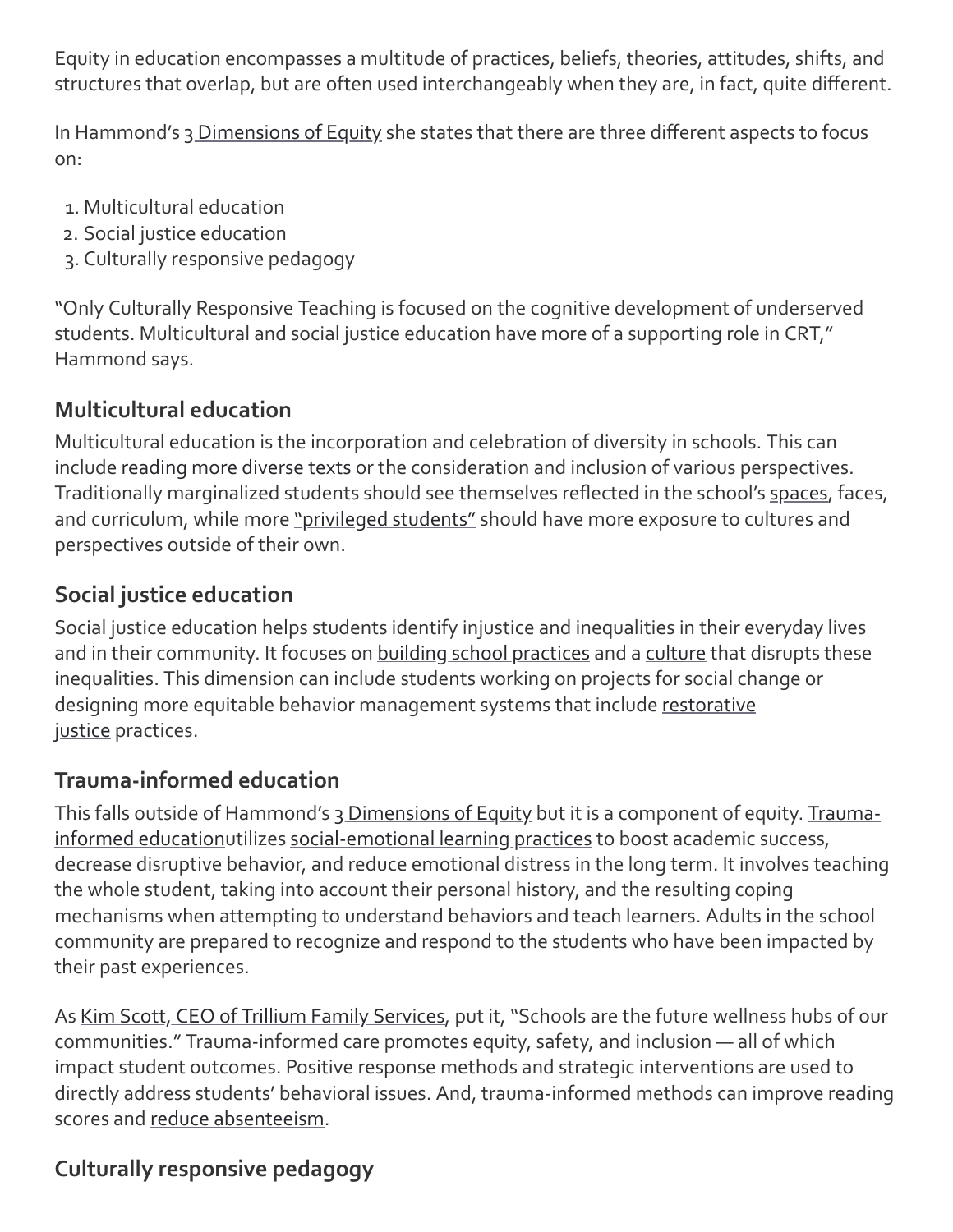Hammond's third dimension of equity, [culturally responsive education](https://tamresource.weebly.com/uploads/3/9/8/3/39835565/dimensions_of_equity.pdf), focuses on elevating the learning *capacity* of students who have traditionally been marginalized in education. According to Hammond, academic struggles that are so often attributed to a "culture of poverty" or "different community values toward education" really exist because "we don't offer [students] sufficient opportunities in the classroom to develop the cognitive skills and habits of mind that would prepare them to take on more advanced academic tasks."

In essence, students of color are routinely taught a "pedagogy of poverty," featuring a more shallow well of skills, content, and knowledge, according to [Martin Haberman,](https://www.pdkmembers.org/members_online/publications/Archive/pdf/PDK_92_2/81pdk_92_2.pdf) professor emeritus at the University of Wisconsin-Milwaukee. This leads to the perpetuation of dependent learners who leave school unprepared for the demands and rigor of post-secondary learning or the workplace.

"Here's what we know from neuroscience: When you're engaged in complex thinking, your brain grows," says Hammond. "Too many classrooms have students passively sitting. The teacher is doing the majority of the work." Hammond sees CRT as a driver toward "helping students have environments in which they can grow their brain power and be active participants in their own learning" and where "they see that they are more than capable because competence precedes confidence. And if we only see Culturally Responsive Teaching as something to build student *confidence*, but we don't help them build *competence* as learners and pay attention to how to learn from their mistakes — how to use that as information — then I think we are missing the point of CRT as a vehicle for getting to equity by design."

Consider the academic performance of your English Language Learners, students of color, and low-income students. If they are not successful, your teaching may need to become more culturally responsive. CRT "concerns itself with building resilience and an academic mindset by pushing back on dominant narratives about people of color," [states](https://tamresource.weebly.com/uploads/3/9/8/3/39835565/dimensions_of_equity.pdf) Hammond.

## **Getting started with CRT**

One way educators can begin digging into CRT is by examining their own pedagogical practice using Hammond's [Warm Demander chart](http://resources.corwin.com/sites/default/files/13._figure_6.2_warm_demander_chart.pdf). The chart identifies four types of teaching styles that either help, stagnate, or hinder student learning and independence. "The ultimate goal as a warm demander is to help students take over the reins of their learning," says Hammond. "Dependent learners have been conditioned to be passive when it comes to making decisions about their learning moves. They have relied on the teacher to tell them what to do next. If they are to become more independent, we have to provide them with the tools." Identifying one's practice on the chart and surfacing areas for growth is a good first step in the work. Another place to start is Hammond's [Ready for Rigor Framework,](https://crtandthebrain.com/wp-content/uploads/READY-FOR-RIGOR_Final1.pdf) which offers four quadrants of approaches for the classroom.

Zaretta Hammond's book, Culturally Responsive Teaching and The Brain: Promoting Authentic [Engagement and Rigor Among Culturally and Linguistically Diverse Students, is full of CRT](https://www.amazon.com/Culturally-Responsive-Teaching-Brain-Linguistically/dp/1483308014/ref=sr_1_fkmr0_1?s=books&ie=UTF8&qid=1537738973&sr=1-1-fkmr0&keywords=Zaretta+Hammond+%3Czlhammond%40aol.com%3E) research, information, frameworks, and strategies for school leaders and educators to make the